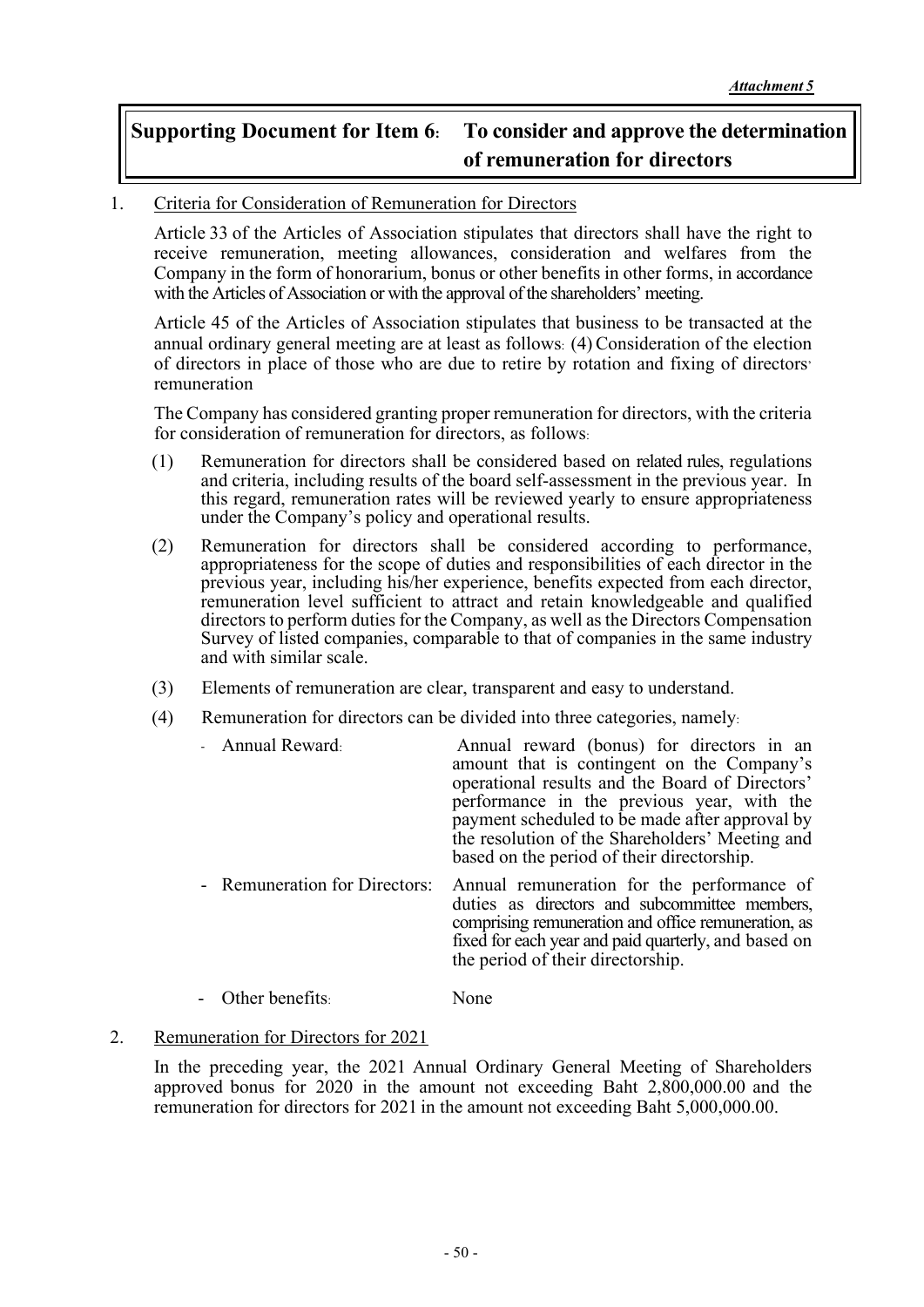## 3. Remuneration for Directors with Retroactive Effect

The 2021 Annual Ordinary General Meeting of Shareholders resolved to consider approving the remuneration for directors for 2021 at the same rate of 2020 and determination of bonus for directors, based on the operational results and dividend rate received by shareholders. The comparison between annual remuneration and dividend rates is as follows:

| Year | Dividend  | <b>Remuneration for Directors</b> | <b>Bonus</b>                | <b>Total Remuneration</b> |
|------|-----------|-----------------------------------|-----------------------------|---------------------------|
|      | Rate      | (Baht per year)                   | (Baht per year)             | (Baht per year)           |
|      | (Baht per |                                   |                             |                           |
|      | share)    |                                   |                             |                           |
| 2022 | 0.0800    | $5,000,000.00$ <sup>*</sup>       |                             | 5,000,000.00              |
| 2021 | 0.0350    | 5,000,000.00                      | $6,570,000.00$ <sup>*</sup> | 11,570,000.00             |
| 2020 | 0.0300    | 5,000,000.00                      | $2,800,000.00$ <sup>*</sup> | 7,800,000.00              |

Remark: \* Such rates will be proposed for consideration in the 2022Annual Ordinary General Meeting ofShareholders.

4. Remuneration for Directors for 2022

The Board of Directors' Meeting No. 2/2022 held on February 21, 2022 considered and approved the matter and deemed it appropriate to propose the Shareholders' Meeting consider approving the remuneration for directors, per the details proposed by the Nomination and Remuneration Committee, as follows:

1) Bonus for 2021 for directors in the amount not exceeding Baht 6,570,000.00, with the payment scheduled to be paid after consideration and approval by the resolution of the Shareholders' Meeting. The bonus is allocated based on the period of their directorship, per the following details:

| Position<br>Number                                                                             |  | Amount (Baht) |              |
|------------------------------------------------------------------------------------------------|--|---------------|--------------|
|                                                                                                |  | Per person    | Total        |
| Chairman of the Board of Directors                                                             |  | 1,170,000.00  | 1,170,000.00 |
| Chairman of the Executive Committee                                                            |  | 700,000.00    | 700,000.00   |
| Chairman of the Audit Committee                                                                |  | 470,000.00    | 470,000.00   |
| Chairman of the Corporate Governance Risk Management<br>and Susutainable Development Committee |  | 470,000.00    | 470,000.00   |
| Chairman of the Nomination and Remuneration Committee                                          |  | 470,000.00    | 470,000.00   |
| Directors and Subcommittee Members                                                             |  | 470,000.00    | 2,350,000.00 |
| Directors                                                                                      |  | 470,000.00    | 940,000.00   |
| Total                                                                                          |  |               | 6,570,000.00 |

2) Remuneration for 2022 for directors and subcommittee members in the amount not exceeding Baht 5,000,000.00, comprising remuneration for directors and office remuneration, with the payment scheduled to be quarterly paid. The remuneration is allocated based on the period of their directorship, per the following details:

| <b>Remuneration for Directors</b>                    | Amount (Baht) per person per year |
|------------------------------------------------------|-----------------------------------|
| Director                                             | 300,000.00                        |
| <b>Executive Committee Member</b>                    | 40,000.00                         |
| <b>Audit Committee Member</b>                        | 40,000.00                         |
| Corporate Governance Risk Management and Sustainable | 40,000.00                         |
| Development Committee Member                         |                                   |
| Nomination and Remuneration Committee Member         | 40,000.00                         |